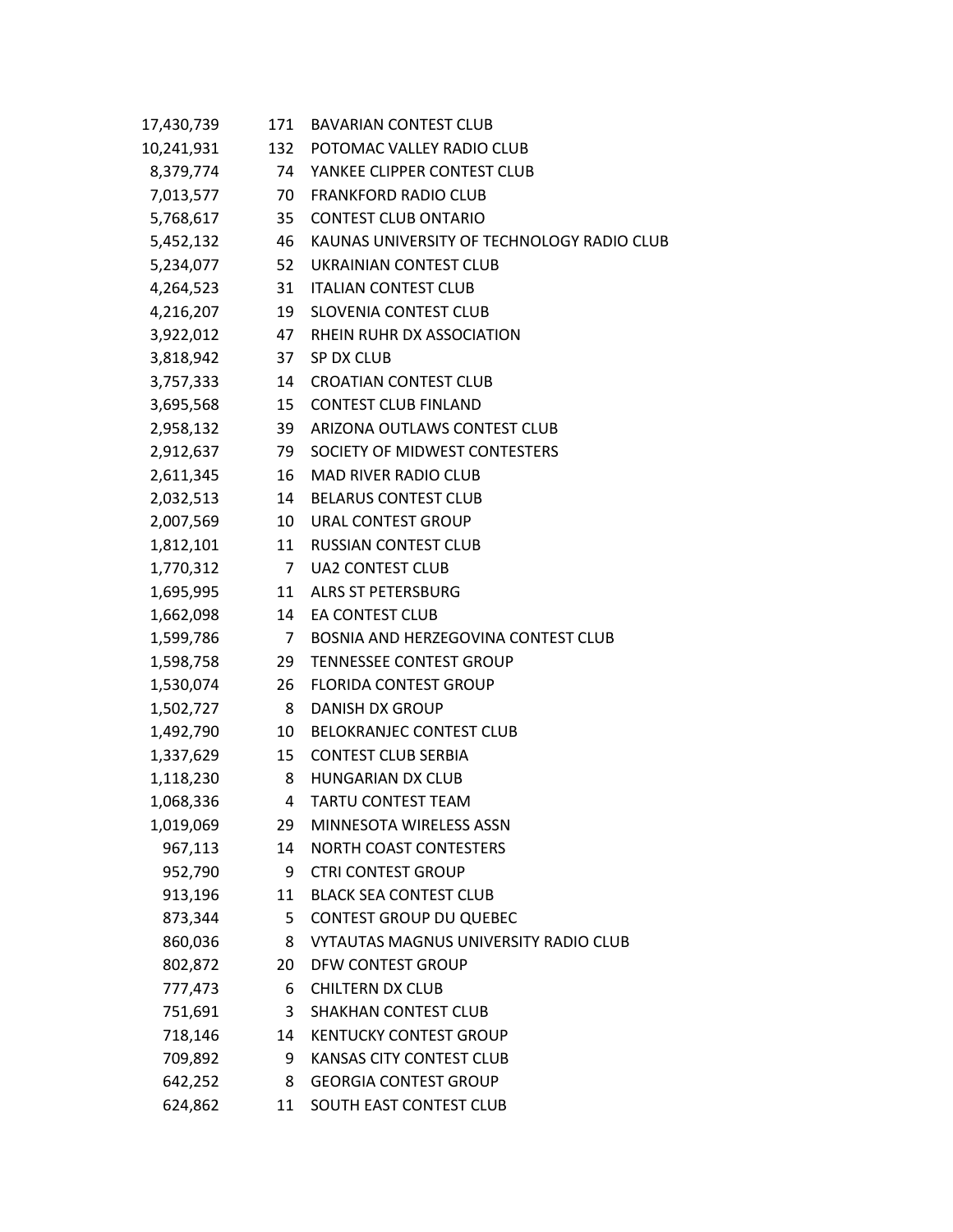| 612,661 | 8  | ROCHESTER DX ASSOCIATION                 |
|---------|----|------------------------------------------|
| 568,647 | 4  | <b>RIIHIMAEN KOLMOSET</b>                |
| 532,835 |    | 5 YO DX CLUB                             |
| 529,229 |    | 6 GIPANIS CONTEST GROUP                  |
| 486,491 |    | 7 LATVIAN CONTEST CLUB                   |
| 486,245 |    | 4 SAUDI CONTEST GROUP                    |
| 450,060 | 3  | <b>IOWA DX AND CONTEST CLUB</b>          |
| 439,127 |    | 5 CENTRAL TEXAS DX AND CONTEST CLUB      |
| 432,768 |    | 19 NORTHERN CALIFORNIA CONTEST CLUB      |
| 397,924 |    | 3 CAROLINA DX ASSOCIATION                |
| 359,432 |    | 9 NIAGARA FRONTIER RADIOSPORT            |
| 356,174 |    | 5 LITHUANIAN CONTEST GROUP               |
| 348,817 |    | 11 HUDSON VALLEY CONTESTERS AND DXERS    |
| 348,631 |    | 7 ALABAMA CONTEST GROUP                  |
| 347,971 |    | 7 BERGEN AMATEUR RADIOASSOCIATION        |
| 337,915 |    | 5 LA CONTEST CLUB (NORWAY)               |
| 335,522 |    | 4 CENTRAL SIBERIA DX CLUB                |
| 335,154 |    | 5 MISSISSIPPI VALLEY DX/CONTEST CLUB     |
| 319,317 |    | 6 SWAMP FOX CONTEST GROUP                |
| 317,057 |    | 6 R4F-DX-G                               |
| 315,130 |    | 3 KANSAS CITY DX CLUB                    |
| 302,063 |    | 6 MARITIME CONTEST CLUB                  |
| 301,370 |    | 8 RUSSIAN CW CLUB                        |
| 291,228 |    | 7 NORTH TEXAS CONTEST CLUB               |
| 274,399 | 3  | THRACIAN ROSE CLUB                       |
| 269,479 | 11 | BRISTOL (TN/VA) ARC                      |
| 247,616 | 16 | SOUTHERN CALIFORNIA CONTEST CLUB         |
| 244,875 |    | 9 VRHNIKA CONTESTERS                     |
| 241,364 | 6  | <b>GRAND MESA CONTESTERS OF COLORADO</b> |
| 232,502 |    | 3 BALATON RADIOAMATEUR DX CLUB           |
| 231,027 | 4  | RADIOSPORT MANITOBA                      |
| 226,505 | 6  | <b>DONBASS CONTEST CLUB</b>              |
| 205,370 | 3  | <b>VERON</b>                             |
| 192,831 | 11 | <b>WILLAMETTE VALLEY DX CLUB</b>         |
| 183,314 | 10 | SHENANDOAH VALLEY WIRELESS ASSOCIATION   |
| 178,054 | 11 | <b>WESTERN WASHINGTON DX CLUB</b>        |
| 176,792 | 3  | <b>CS PETROLUL PLOIESTI</b>              |
| 171,088 | 7  | <b>BIG SKY CONTESTERS</b>                |
| 169,876 | 7  | <b>RU-QRP</b>                            |
| 165,180 | 4  | WORLD WIDE YOUNG CONTESTERS              |
| 156,229 | 7  | DEUTSCH AMATEUR RADIO CLUB               |
| 147,966 | 3  | <b>BERWICK CONTEST TEAM</b>              |
| 146,922 | 3  | <b>OMSK REGION RADIOCLUB</b>             |